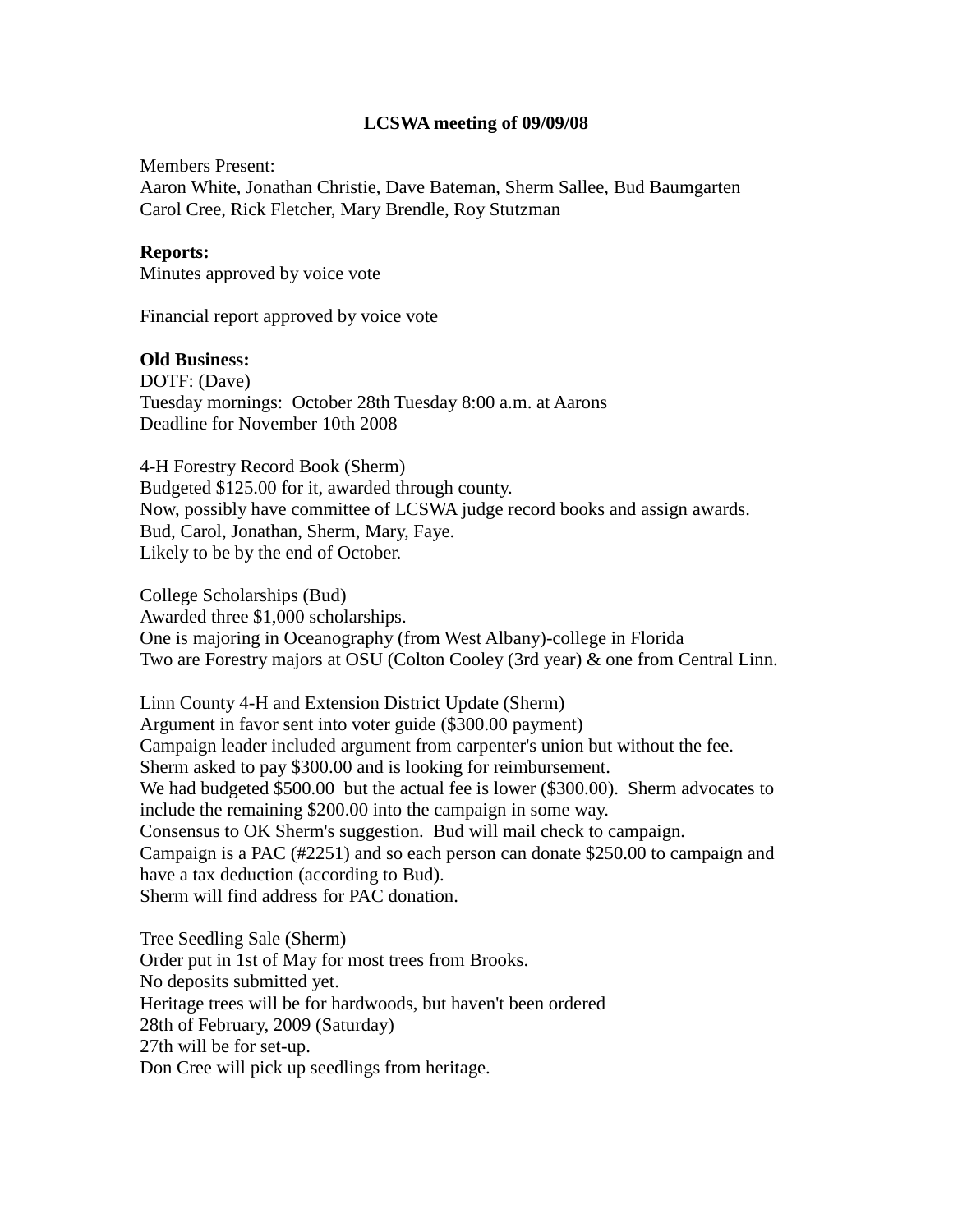Possible problems with bare-root on: Western Red True Firs Hemlock Try to get as containers--possibly from Kintigh, PRT (canby), etc.

#### **New Business:**

Quarterly Bark (Sherm): Deadline for Articles = September 15th One article submitted from Lincoln County about new forest extension agent. Looking for articles. One advertizer is increasing size (Randy Perkins).

Melcher Tour/Summer Picnic Recap (Dave) Went well and did a good job. About 30 showed up.

Wednesday Sept. 24th--Sherm speaking at Society of American Foresters "Forest Leaders Tour" Tour's goal is to help elected officials understand the state of forestry in Linn County.

120 invitations to Linn Co. folks.

Starts at Sweet Home community center.

Woodland owners encouraged to attend.

Oct 16-17-18 in Portland

Oregon & Washington hosting the National Tree Farm convention. Saturday Field day is free. Appoximately 50 different events occurring. Flyers should have arrived already.

Site is six miles West of Banks.

Benton County "Howdy Neighbor" tour (Sept 6th)

Rick was a host for this event. About sixty attended the event.

Participants were divided into three groups--one discusses social forestry, one discusses management, one discusses products and marketing.

After about an hour, groups switch.

Benton County Small Woodlands prepared a small brochure highlighting the local events of the county association to encourage membership.

Mailings were based on property tax records (2500 or so) from Linn, Benton, Lincoln counties. Turnout was poor based upon mailings.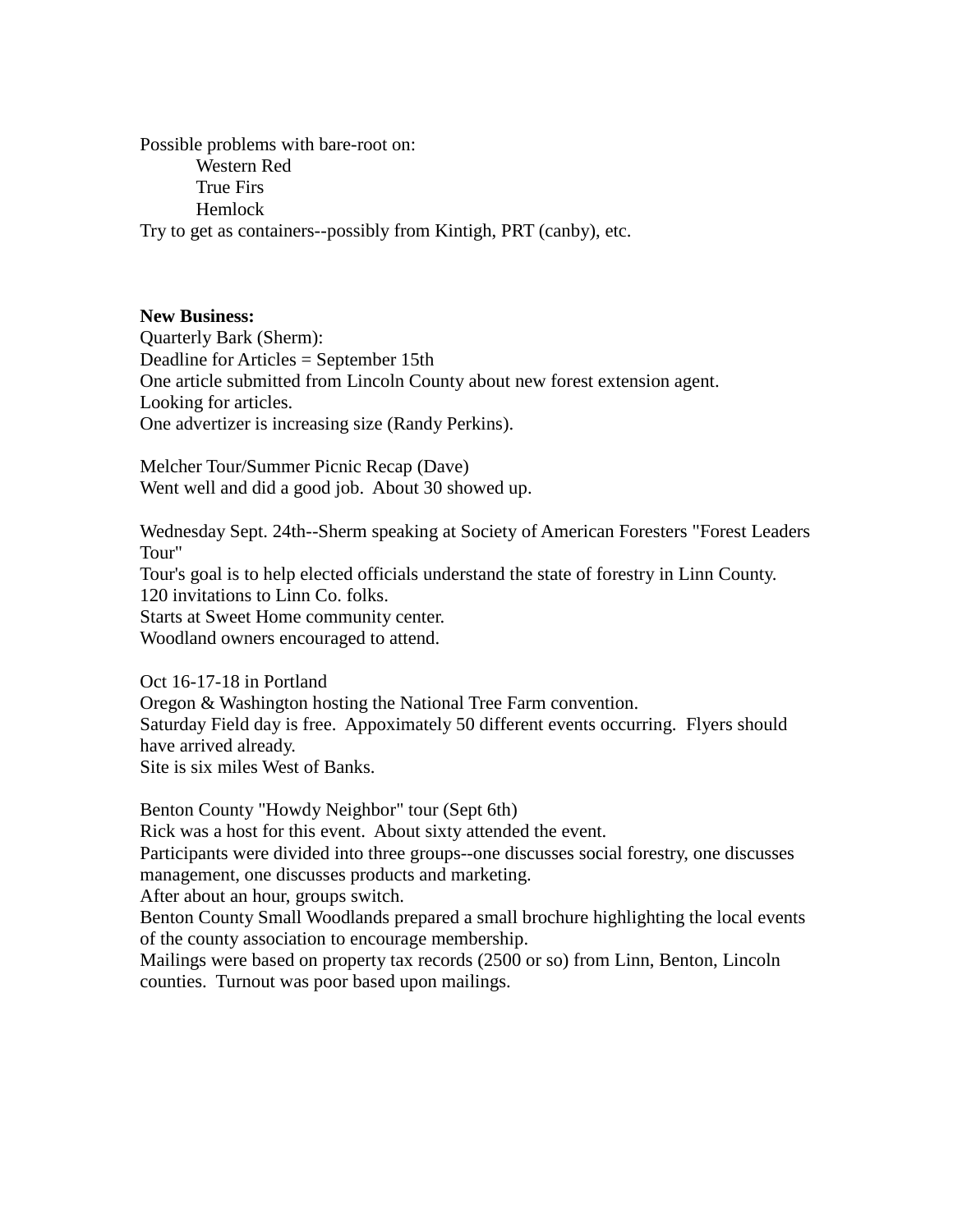Membership for "Howdy Neighbor" tour for Linn County (Dave) Dave has been considering starting one of these tours, but is hesitant. Concerns are based on contacting people--mailing versus phone--and overall planning Rick suggests tying this event to follow-up tours, etc. Dave & Aaron suggest spring would be a good time. Rick volunteers to provide guidance based upon his experiences with Benton County. Personal contact would be good. Maybe a personal note or phone call to a neighbor?

Woodland Information Night Winter 2009

Linn County is the host for this event. End of February or early March. Maybe use this event instead of a "howdy neighbor" or somehow link these together. Woodland would preceed Howdy Neighbor would preceed Tours. Rick suggests having this information of the year (dates, etc.) by the annual meeting. Possible date is prior to seedling sale. Tuesday February 10th Rick will reserve rooms. Dave will set up planning meeting. Aaron, Mary, & Rick will assist. Backup date will be another day that week (2nd week of February) followed by the following week.

Small Woodland Booth at State Fair-- No one could find it! General consensus  $=$  Pretty ineffective

Linn County Tree Farmer of the Year Bud might convince Joe Holmberg to do this for next year (2009).

Wilco 7% Herbicide Discount (Dave) Members can get a 7% discount at Wilco on herbicides to wilco members. Wilco willing to give cards to Linn County members. Dave will pursue further.

2009 Linn County Annual Meeting (Dave) 3rd Saturday in January--January 17th, 2009 Same as last year--location & times. Possible ideas for guest speakers include: Rick's travelogues Western Regional Tree Farmer from 2008 A tree farmer from eastside Sherm's Alaska photos. :-) Steve Mealey is probably choice #1 due to wildlife interest.